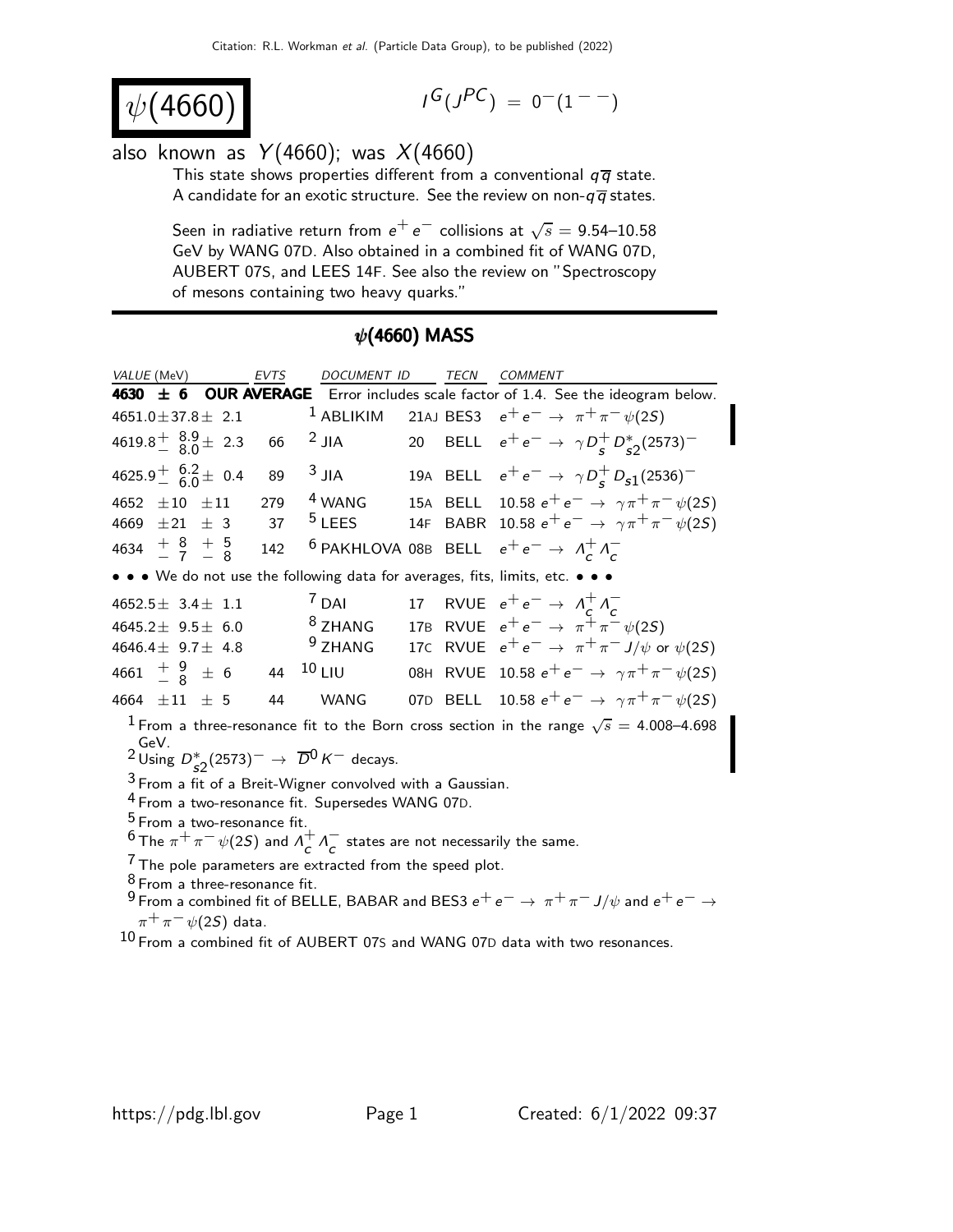

 $\psi$ (4660) WIDTH

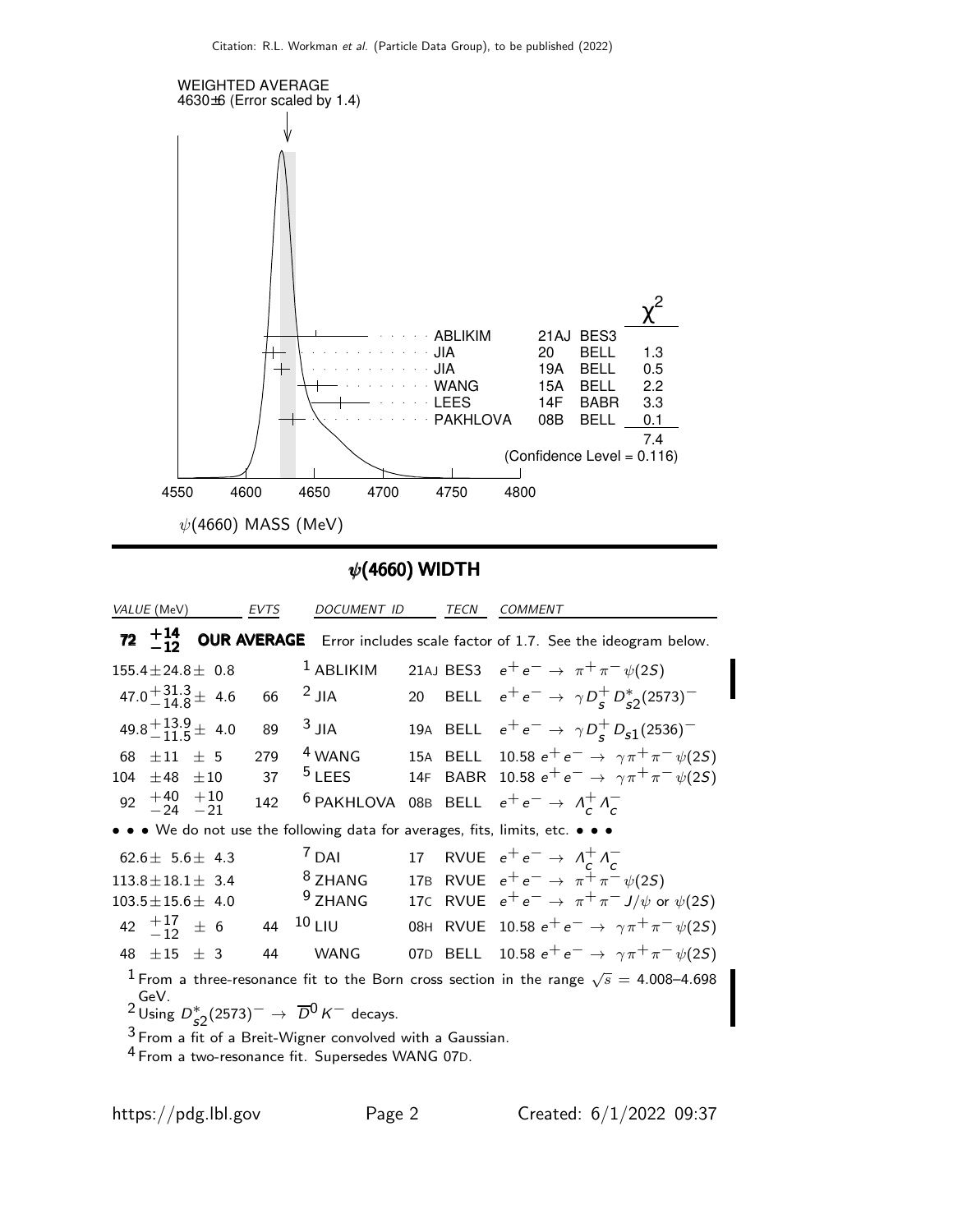$^5$  From a two-resonance fit.

 $^6$ The  $\pi^+\pi^-\,\psi(2S)$  and  $\varLambda_c^+\varLambda_c^-$  states are not necessarily the same.

 $7$  The pole parameters are extracted from the speed plot.

 $\frac{8}{9}$  From a three-resonance fit.

 $^9$  From a combined fit of BELLE, BABAR and BES3  $e^+ \, e^- \rightarrow \, \pi^+ \, \pi^- \, J/\psi$  and  $e^+ \, e^- \rightarrow \, \pi^ \pi^+ \pi^- \psi(2S)$  data.

10 From a combined fit of AUBERT 07S and WANG 07D data with two resonances.



## $\psi$ (4660) DECAY MODES

|                       | Mode                           | Fraction $(\Gamma_i/\Gamma)$ |
|-----------------------|--------------------------------|------------------------------|
| $\Gamma_1$            | $e^+e^-$                       | not seen                     |
| $\Gamma_2$            | $\psi(2S)\pi^{+}\pi^{-}$       | seen                         |
| $\Gamma_3$            | $J/\psi \eta$                  | not seen                     |
| $\Gamma_4$            | $D^{0} D^{*-} \pi^{+}$         | not seen                     |
| $\Gamma_5$            | $\chi$ <sub>c</sub> 1 $\gamma$ | not seen                     |
| $\Gamma_6$            | $\chi$ <sub>c</sub> 2 $\gamma$ | not seen                     |
| $\Gamma_7$            | $\Lambda_c^+ \Lambda_c^-$      | seen                         |
| $\Gamma_8$            | $D_s^+ D_{s1}(2536)^-$         | seen                         |
| $\Gamma$ <sub>9</sub> | $D_s^+ D_{s2}^*(2573)^-$       |                              |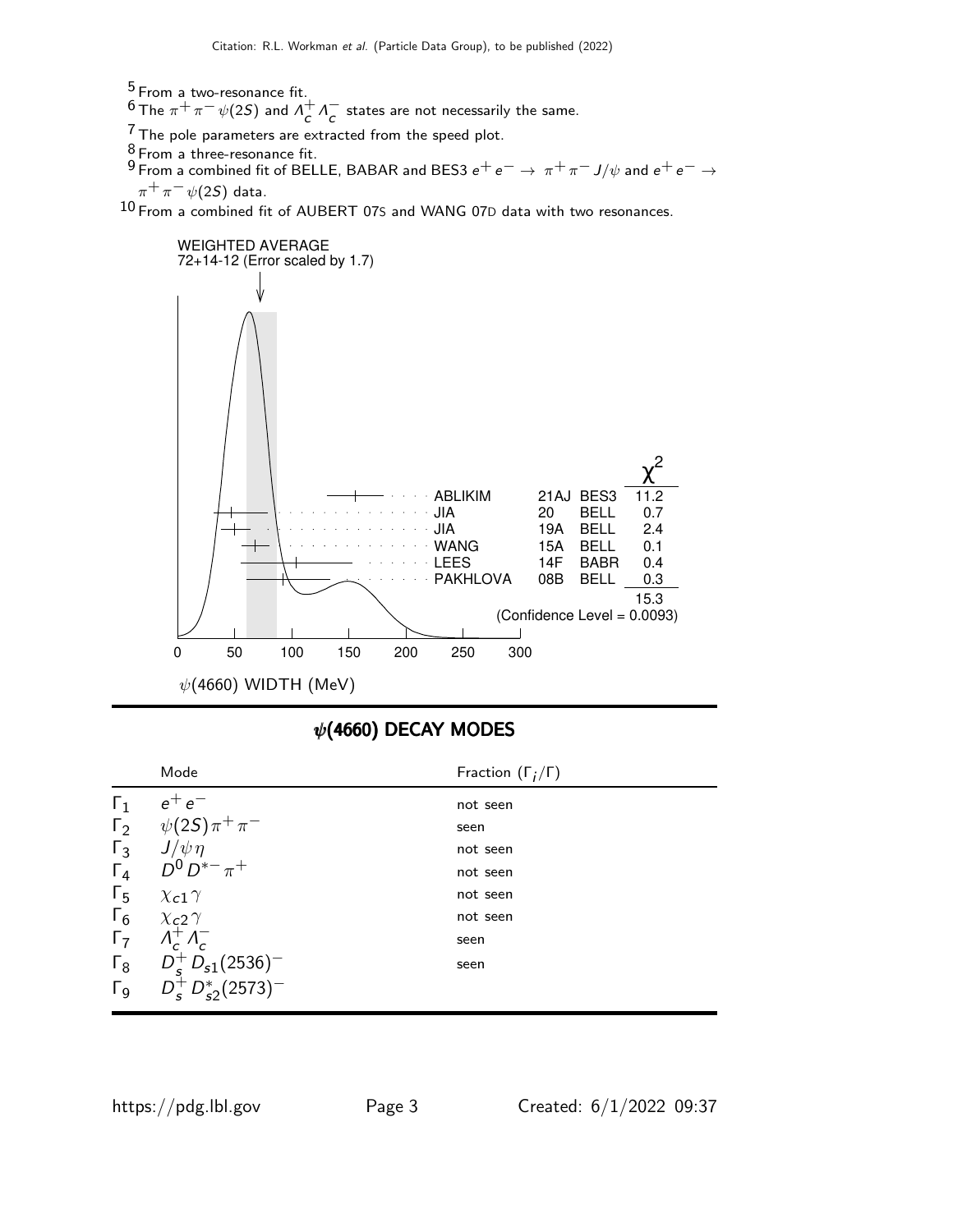## $\psi(4660)$   $\Gamma(i) \times \Gamma(e^+e^-)/\Gamma(\text{total})$

| $\Gamma(\psi(2S)\pi^+\pi^-) \times \Gamma(e^+e^-)/\Gamma_{\text{total}}$<br>$\Gamma_2\Gamma_1/\Gamma$ |             |                                                                               |                    |                                                        |  |
|-------------------------------------------------------------------------------------------------------|-------------|-------------------------------------------------------------------------------|--------------------|--------------------------------------------------------|--|
| VALUE (eV)                                                                                            | <b>EVTS</b> | <b>DOCUMENT ID</b>                                                            | TECN               | <b>COMMENT</b>                                         |  |
|                                                                                                       |             | • • • We do not use the following data for averages, fits, limits, etc. • • • |                    |                                                        |  |
| $4.7 \pm 3.8$                                                                                         |             | $1$ ABLIKIM                                                                   | 21AJ BES3          | $e^+e^- \to \pi^+\pi^-\psi(2S)$                        |  |
| $11.2 \pm 3.2$                                                                                        |             | <sup>2</sup> ABLIKIM                                                          | 21AJ BES3          | $e^+e^- \rightarrow \pi^+\pi^-\psi(2S)$                |  |
| $4.7 \pm 4.2$                                                                                         |             | <sup>3</sup> ABLIKIM                                                          | 21AJ BES3          | $e^+e^- \to \pi^+\pi^-\psi(2S)$                        |  |
| $11.3 \pm 3.3$                                                                                        |             | <sup>4</sup> ABLIKIM                                                          | 21AJ BES3          | $e^+e^- \to \pi^+\pi^-\psi(2S)$                        |  |
| $2.0 \pm 0.3 \pm 0.2$                                                                                 | 279         | <sup>5</sup> WANG                                                             | 15A BELL           | 10.58 $e^+e^- \rightarrow \gamma \pi^+ \pi^- \psi(2S)$ |  |
| $8.1 \pm 1.1 \pm 1.0$                                                                                 | 279         | <sup>6</sup> WANG                                                             | 15A BELL           | 10.58 $e^+e^- \rightarrow \gamma \pi^+ \pi^- \psi(2S)$ |  |
| $2.7 \pm 1.3 \pm 0.5$                                                                                 | 37          | $'$ LEES                                                                      | <b>BABR</b><br>14F | 10.58 $e^+e^- \rightarrow \gamma \pi^+ \pi^- \psi(2S)$ |  |
| $7.5 \pm 1.7 \pm 0.7$                                                                                 | 37          | $8$ LEES                                                                      | <b>BABR</b><br>14F | 10.58 $e^+e^- \to \gamma \pi^+ \pi^- \psi(2S)$         |  |
| $2.2 + 0.7 - 0.6$                                                                                     | 44          | 9LIU                                                                          | <b>RVUE</b><br>08H | 10.58 $e^+e^- \rightarrow \gamma \pi^+ \pi^- \psi(2S)$ |  |
| $5.9 \pm 1.6$                                                                                         | 44          | $10L$ LIU                                                                     | <b>RVUE</b><br>08H | 10.58 $e^+e^- \rightarrow \gamma \pi^+ \pi^- \psi(2S)$ |  |
| $3.0 \pm 0.9 \pm 0.3$                                                                                 | 44          | <sup>7</sup> WANG                                                             | BELL<br>07D        | 10.58 $e^+e^- \rightarrow \gamma \pi^+ \pi^- \psi(2S)$ |  |
| $7.6 \pm 1.8 \pm 0.8$                                                                                 | 44          | <sup>8</sup> WANG                                                             | <b>BELL</b><br>07D | 10.58 $e^+e^- \rightarrow \gamma \pi^+ \pi^- \psi(2S)$ |  |
|                                                                                                       |             |                                                                               |                    |                                                        |  |

 $<sup>1</sup>$  Solution I of four equivalent solutions in a fit using three interfering resonances.</sup>

2 Solution II of four equivalent solutions in a fit using three interfering resonances.

3 Solution III of four equivalent solutions in a fit using three interfering resonances.

<sup>4</sup> Solution IV of four equivalent solutions in a fit using three interfering resonances.

5 Solution I of two equivalent solutions from a fit using two interfering resonances. Supersedes WANG 07D. 6 Solution II of two equivalent solutions from a fit using two interfering resonances. Su-

persedes WANG 07D. 7 Solution I of two equivalent solutions in a fit using two interfering resonances.

8 Solution II of two equivalent solutions in a fit using two interfering resonances.

9 Solution I in a combined fit of AUBERT 07S and WANG 07D data with two resonances.<br><sup>10</sup> Solution II in a combined fit of AUBERT 07S and WANG 07D data with two resonances.

| $\Gamma(J/\psi \eta) \times \Gamma(e^+e^-)/\Gamma_{\text{total}}$                                           |             |                                                                         |                |                                                  | $\Gamma_3\Gamma_1/\Gamma$    |
|-------------------------------------------------------------------------------------------------------------|-------------|-------------------------------------------------------------------------|----------------|--------------------------------------------------|------------------------------|
| VALUE (eV)                                                                                                  |             | CL% DOCUMENT ID TECN COMMENT                                            |                |                                                  |                              |
| • • • We do not use the following data for averages, fits, limits, etc. • • •                               |             |                                                                         |                |                                                  |                              |
| < 0.94                                                                                                      | 90          | WANG                                                                    |                | 13B BELL $e^+e^- \rightarrow J/\psi \eta \gamma$ |                              |
| $\Gamma(\chi_{c1}\gamma) \times \Gamma(e^+e^-)/\Gamma_{\text{total}}$                                       |             |                                                                         |                |                                                  | $\Gamma_5\Gamma_1/\Gamma$    |
| VALUE (eV)                                                                                                  |             | CL <sup>%</sup> DOCUMENT ID TECN COMMENT                                |                |                                                  |                              |
| < 0.45                                                                                                      |             | 90 <sup>1</sup> HAN 15 BELL 10.58 $e^+e^- \rightarrow \chi_{c1} \gamma$ |                |                                                  |                              |
| <sup>1</sup> Using B( $\eta \to \gamma \gamma$ ) = (39.41 ± 0.21)%.                                         |             |                                                                         |                |                                                  |                              |
| $\Gamma(\chi_{c2}\gamma) \times \Gamma(e^+e^-)/\Gamma_{\text{total}}$                                       |             |                                                                         |                |                                                  | $\Gamma_6\Gamma_1/\Gamma$    |
| VALUE (eV)                                                                                                  |             | CL% DOCUMENT ID TECN COMMENT                                            |                |                                                  |                              |
| < 2.1                                                                                                       |             | 90 $1$ HAN 15 BELL 10.58 $e^+e^- \rightarrow \chi_{c2} \gamma$          |                |                                                  |                              |
| <sup>1</sup> Using B( $\eta \to \gamma \gamma$ ) = (39.41 ± 0.21)%.                                         |             |                                                                         |                |                                                  |                              |
| $\Gamma(D_e^+ D_{s1}(2536)^-) \times \Gamma(e^+ e^-)/\Gamma_{\text{total}}$<br>VALUE (eV)<br>EVTS           | DOCUMENT ID | <b>TECN</b>                                                             | <i>COMMENT</i> |                                                  | $\Gamma_8 \Gamma_1 / \Gamma$ |
| <b>14.3<sup>+2.8</sup>±1.5</b> 89 <sup>1</sup> JIA 19A BELL $e^+e^- \rightarrow \gamma D_s^+D_{s1}(2536)^-$ |             |                                                                         |                |                                                  |                              |
| <sup>1</sup> Assuming B( $D_{s1}(2536)^{-} \rightarrow \overline{D}^{*0}K^{-}$ ) = 1.                       |             |                                                                         |                |                                                  |                              |

Π